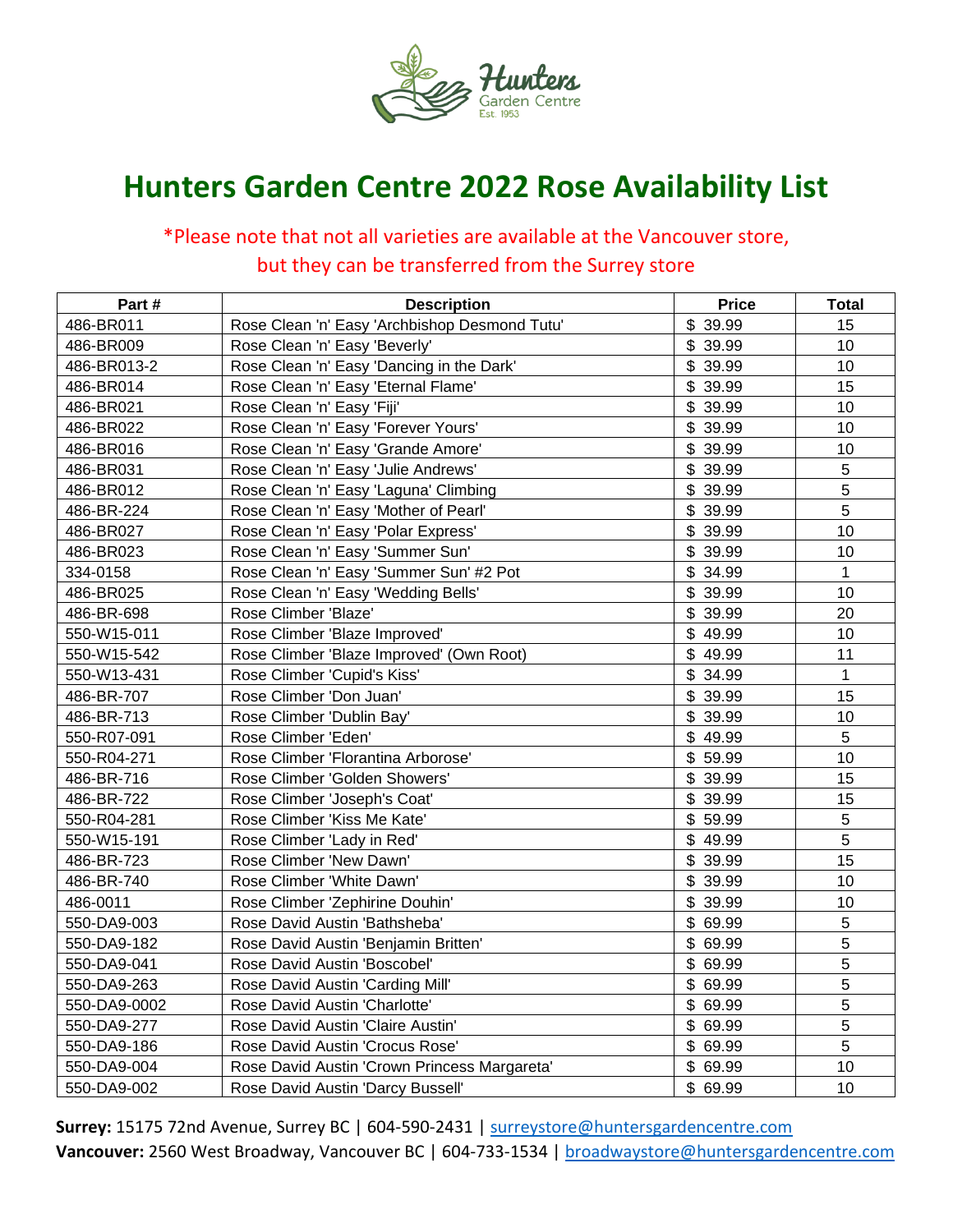

| 550-DA9-076  | Rose David Austin 'Desdemona'                     | \$ 69.99 | 10 |
|--------------|---------------------------------------------------|----------|----|
| 550-DA9-026  | Rose David Austin 'Emily Bronte'                  | \$69.99  | 5  |
| 550-DA9-0001 | Rose David Austin 'Gabriel Oak'                   | \$69.99  | 5  |
| 550-DA9-249  | Rose David Austin 'Gentle Hermione'               | \$69.99  | 5  |
| 550-DA9-254  | Rose David Austin 'Golden Celebration'            | \$69.99  | 5  |
| 550-DA9-030  | Rose David Austin 'Graham Thomas'                 | \$69.99  | 5  |
| 550-DA9-255  | Rose David Austin 'Harlow Carr'                   | \$69.99  | 5  |
| 550-DA9-276  | Rose David Austin 'Jubilee Celebration'           | \$69.99  | 5  |
| 550-DA9-251  | Rose David Austin 'Lady of Shallot'               | \$69.99  | 5  |
| 550-DA9-0003 | Rose David Austin 'Lichfield Angel'               | \$69.99  | 5  |
| 550-DA9-040  | Rose David Austin 'Mary Rose'                     | \$69.99  | 5  |
| 550-DA9-213  | Rose David Austin 'Molineux'                      | \$69.99  | 5  |
| 550-DA9-009  | Rose David Austin 'Princess Alexander of Kent'    | \$69.99  | 5  |
| 550-DA9-284  | Rose David Austin 'Princess Anne'                 | \$69.99  | 5  |
| 550-DA9-256  | Rose David Austin 'Queen of Sweden'               | \$69.99  | 5  |
| 550-DA9-246  | Rose David Austin 'Strawberry Hill'               | \$69.99  | 5  |
| 550-DA9-206  | Rose David Austin 'Teasing Georgia'               | \$69.99  | 5  |
| 550-DA9-012  | Rose David Austin 'Tess of the d'Umbervilles'     | \$69.99  | 10 |
| 550-DA9-259  | Rose David Austin 'The Alnwick Rose'              | \$69.99  | 5  |
| 550-DA9-0004 | Rose David Austin 'The Lady Gardener'             | \$69.99  | 5  |
| 550-DA9-208  | Rose David Austin 'The Pilgrim'                   | \$69.99  | 5  |
| 550-DA9-038  | Rose David Austin 'The Poet's Wife'               | \$69.99  | 5  |
| 550-DA9-056  | Rose David Austin 'Thomas A Becket'               | \$69.99  | 5  |
| 550-DA9-044  | Rose David Austin 'Tranquility'                   | \$69.99  | 5  |
| 550-DA9-287  | Rose David Austin 'Vanessa Bell'                  | \$69.99  | 5  |
| 550-DA9-058  | Rose David Austin 'Winchester Cathedral'          | \$69.99  | 5  |
| 550-DA9-279  | Rose David Austin 'Wollerton Old Hall'            | \$69.99  | 5  |
| 310-37996    | Rose Easy Elegance 'All the Rage' #2 Pot          | \$49.99  | 10 |
| 310-72224    | Rose Easy Elegance 'Champagne Wishes' #2 Pot      | \$49.99  | 10 |
| 310-52929    | Rose Easy Elegance 'Como Park' #2 Pot             | \$49.99  | 10 |
| 310-28563    | Rose Easy Elegance 'Grandma's Blessing' #2 Pot    | \$49.99  | 10 |
| 310-87135    | Rose Easy Elegance 'Head Over Heels' #2 Pot       | \$49.99  | 10 |
| 310-49087    | Rose Easy Elegance 'High Voltage' #2 Pot          | \$49.99  | 10 |
| 310-49086    | Rose Easy Elegance 'Kashmir' #2 Pot               | \$49.99  | 10 |
| 310-81802    | Rose Easy Elegance 'Music Box' #2 Pot             | \$49.99  | 10 |
| 310-42116    | Rose Easy Elegance 'Paint the Town' #2 Pot        | \$49.99  | 10 |
| 310-93840    | Rose Easy Elegance 'Screaming Neon Red' #2 Pot    | \$49.99  | 10 |
| 310-28569    | Rose Easy Elegance 'Sunrise Sunset' #2 Pot        | \$49.99  | 10 |
| 310-37998    | Rose Easy Elegance 'Super Hero' #2 Pot            | \$49.99  | 10 |
| 310-37990    | Rose Easy Elegance 'Sweet Fragrance' #2 Pot       | \$49.99  | 20 |
| 310-37992    | Rose Easy Elegance 'Yellow Brick Road' #2 Pot     | \$49.99  | 10 |
| 310-42118    | Rose Easy Elegnace 'Yellow Submarine' #2 Pot      | \$49.99  | 10 |
| 550-R02-011  | Rose Floribunda 'Bloomables Bolero'               | \$39.99  | 5  |
| 550-R02-151  | Rose Floribunda 'Bloomables Plum Perfect Sunbelt' | \$39.99  | 5  |
| 550-W14-801  | Rose Floribunda 'Burgundy Iceberg' (Own Root)     | \$49.99  | 5  |
| 550-W14-051  | Rose Floribunda 'Celestial Night'                 | \$59.99  | 5  |

Surrey: 15175 72nd Avenue, Surrey BC | 604-590-2431 | [surreystore@huntersgardencentre.com](mailto:surreystore@huntersgardencentre.com) Vancouver: 2560 West Broadway, Vancouver BC | 604-733-1534 | **broadwaystore@huntersgardencentre.com**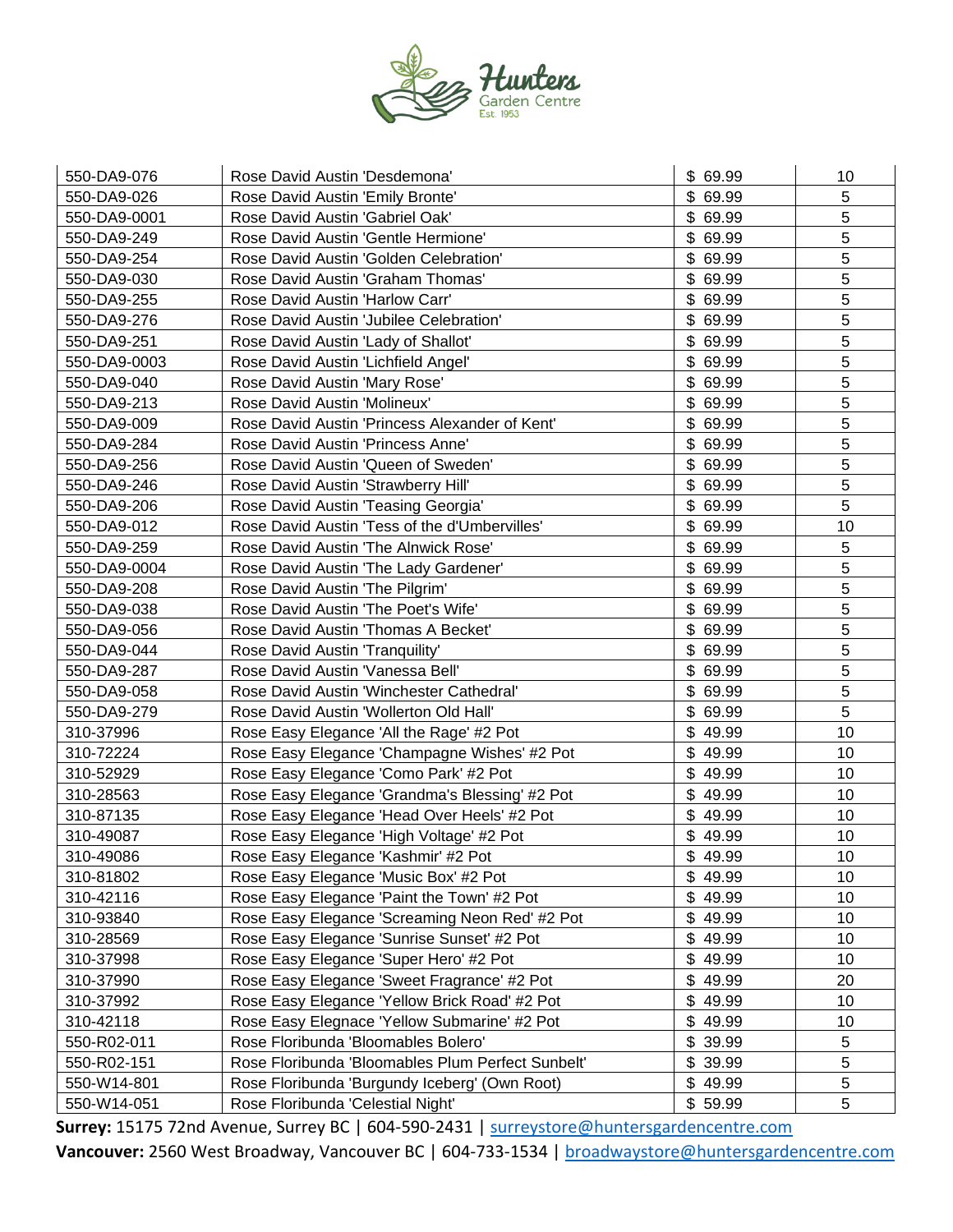

| 550-W14-001 | Rose Floribunda 'Cinco De Mayo'            | \$59.99     | 6  |
|-------------|--------------------------------------------|-------------|----|
| 550-W14-161 | Rose Floribunda 'Easy Does It'             | \$59.99     | 5  |
| 550-W14-921 | Rose Floribunda 'Easy Going'               | \$ 39.99    | 5  |
| 550-R04-021 | Rose Floribunda 'Fiesta Veranda'           | \$59.99     | 5  |
| 486-BR-632  | Rose Floribunda 'Iceberg'                  | \$39.99     | 10 |
| 550-W14-381 | Rose Floribunda 'Iceberg' (Own Root)       | \$39.99     | 5  |
| 486-BR-638  | Rose Floribunda 'Intrigue'                 | \$39.99     | 5  |
| 550-W14-541 | Rose Floribunda 'Judy Garland'             | \$49.99     | 10 |
| 550-W14-731 | Rose Floribunda 'Julia Child' (Own Root)   | \$49.99     | 20 |
| 550-W14-992 | Rose Floribunda 'Ketchup & Mustard'        | \$59.99     | 15 |
| 550-W11-101 | Rose Floribunda 'Love Song'                | \$59.99     | 5  |
| 550-W14-212 | Rose Floribunda 'Pumpkin Patch'            | \$59.99     | 5  |
| 550-R04-131 | Rose Floribunda 'South African Sunbelt'    | \$59.99     | 5  |
| 550-W11-021 | Rose Floribunda 'Sparkle and Shine'        | \$49.99     | 5  |
| 550-R05-011 | Rose Floribunda 'Summer Romance Parfuma'   | \$59.99     | 5  |
| 550-R09-581 | Rose Floribunda 'Sunset Horizon'           | \$59.99     | 5  |
| 486-BR-680  | Rose Floribunda 'Sunsprite'                | \$39.99     | 20 |
| 550-W13-422 | Rose Floribunda 'Violet's Pride'           | \$49.99     | 5  |
| 486-BR-065  | Rose Flower Carpet 'Pink Supreme'          | \$39.99     | 20 |
| 486-BR060   | Rose Flower Carpet 'Scarlet'               | \$39.99     | 10 |
| 486-BR-030  | Rose Flower Carpet 'White'                 | \$39.99     | 10 |
| 550-W11-252 | Rose Grandiflora 'Anna's Promise'          | \$49.99     | 5  |
| 550-R02-221 | Rose Grandiflora 'Bloomables Sweet Spirit' | \$ 39.99    | 5  |
| 486-BR-124  | Rose Grandiflora 'Lady Di'                 | \$<br>39.99 | 10 |
| 550-W13-042 | Rose Grandiflora 'Queen Elizabeth'         | \$49.99     | 5  |
| 486-BR527   | Rose Grandiflora 'Queen Elizabeth'         | \$39.99     | 15 |
| 550-R01-021 | Rose Groundcover 'Drift Coral'             | \$49.99     | 5  |
| 550-R01-031 | Rose Groundcover 'Drift Lemon'             | \$49.99     | 5  |
| 550-R01-071 | Rose Groundcover 'Drift Red'               | \$49.99     | 5  |
| 550-W17-041 | Rose Groundcover 'Red Ribbons' (Own Root)  | \$39.99     | 15 |
| 486-BR-359  | Rose Hybrid Tea 'Big Purple'               | \$ 39.99    | 5  |
| 486-BR-361  | Rose Hybrid Tea 'Black Baccara'            | \$39.99     | 10 |
| 486-BR-362  | Rose Hybrid Tea 'Blue Girl'                | \$39.99     | 15 |
| 550-R06-091 | Rose Hybrid Tea 'Califonia Dreamin'        | \$59.99     | 5  |
| 550-W11-032 | Rose Hybrid Tea 'Chrysler Imperial'        | \$49.99     | 10 |
| 486-BR-383  | Rose Hybrid Tea 'Chrysler Imperial'        | \$39.99     | 20 |
| 486-BR-386  | Rose Hybrid Tea 'Crimson Glory'            | \$ 39.99    | 15 |
| 550-W11-971 | Rose Hybrid Tea 'Double Delight'           | \$49.99     | 10 |
| 486-BR-392  | Rose Hybrid Tea 'Double Delight'           | 39.99<br>\$ | 15 |
| 550-0014    | Rose Hybrid Tea 'Earth Angel Parfuma'      | \$49.99     | 5  |
| 486-BR-410  | Rose Hybrid Tea 'Fragrant Cloud'           | \$39.99     | 10 |
| 550-WJ0-252 | Rose Hybrid Tea 'Heirloom'                 | \$49.99     | 5  |
| 550-W12-321 | Rose Hybrid Tea 'John F. Kennedy'          | \$59.99     | 10 |
| 486-BR-440  | Rose Hybrid Tea 'John F. Kennedy'          | \$39.99     | 15 |
| 486-BR-459  | Rose Hybrid Tea 'Love & Peace'             | \$39.99     | 10 |
| 550-R06-421 | Rose Hybrid Tea 'Michelangelo'             | \$49.99     | 5  |

Surrey: 15175 72nd Avenue, Surrey BC | 604-590-2431 | [surreystore@huntersgardencentre.com](mailto:surreystore@huntersgardencentre.com) Vancouver: 2560 West Broadway, Vancouver BC | 604-733-1534 | **broadwaystore@huntersgardencentre.com**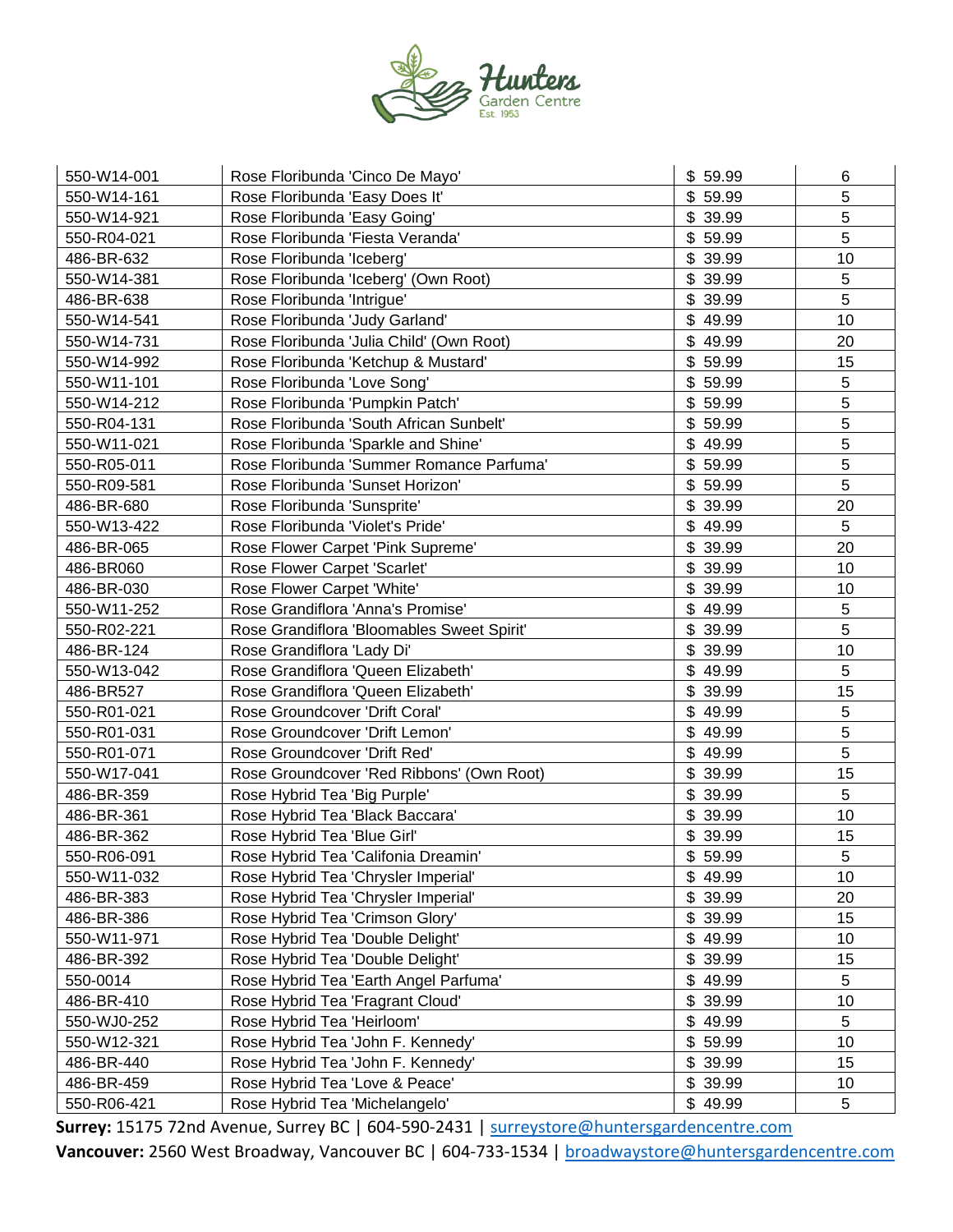

| 486-BR-470     | Rose Hybrid Tea 'Mister Lincoln'               | \$ 39.99 | 20             |
|----------------|------------------------------------------------|----------|----------------|
| 550-W11-061    | Rose Hybrid Tea 'Mister Lincoln'               | \$49.99  | 20             |
| 550-R06-841    | Rose Hybrid Tea 'Moonlight Romance'            | \$59.99  | 5              |
| 486-BR-509     | Rose Hybrid Tea 'Peace'                        | \$ 39.99 | 10             |
| 550-W11-402    | Rose Hybrid Tea 'Perfume Delight'              | \$49.99  | 5              |
| 550-WJ0-412    | Rose Hybrid Tea 'Pope John Paul II'            | \$49.99  | 20             |
| 550-R06-621    | Rose Hybrid Tea 'Princesse Charlene de Monaco' | \$59.99  | 5              |
| 486-BR-533     | Rose Hybrid Tea 'Rio Samba'                    | \$39.99  | $\sqrt{5}$     |
| 550-R06-651    | Rose Hybrid Tea 'Rouge Royale'                 | \$49.99  | 5              |
| 486-BR-128     | Rose Hybrid Tea 'Royal Kate'                   | \$ 39.99 | 10             |
| 550-W11-791    | Rose Hybrid Tea 'Tropicana'                    | \$49.99  | 5              |
| 486-0007       | Rose Hybrid Tea 'Tropicana'                    | \$39.99  | 10             |
| 550-R06-821    | Rose Hybrid Tea 'Yves Piaget'                  | \$59.99  | $\sqrt{5}$     |
| 550-W17-111    | Rose Miniature 'Cutie Pie'                     | \$49.99  | 5              |
| 550-W68-102    | Rose Miniature 'Lemon Drop' (Own Root)         | \$39.99  | 10             |
| 550-R03-081    | Rose Miniature 'Pink Sunblaze'                 | \$59.99  | 5              |
| 550-R03-091    | Rose Miniature 'Rainbow Sunblaze'              | \$49.99  | 5              |
| 550-R03-101    | Rose Miniature 'Red Sunblaze'                  | \$49.99  | 5              |
| 550-W68-052    | Rose Miniature 'Ruby Ruby' (Own Root)          | \$49.99  | $\overline{5}$ |
| 550-W68-412    | Rose Miniature 'Tiddly Winks' (Own Root)       | \$49.99  | 10             |
| 550-R03-131    | Rose Miniature 'Yellow Sunblaze'               | \$49.99  | 5              |
| 425-52170422   | Rose Oso Easy 'Double Pink' PW #2 pot          | \$34.99  | 3              |
| 550-W19-281    | Rose Rugosa 'Hansa' (Own Root)                 | \$39.99  | 5              |
| 550-W19-292    | Rose Rugosa 'Rosa Rugosa' (Own Root)           | \$39.99  | $\overline{5}$ |
| 319-0366       | Rose Shrub 'Above and Beyond' (FE) 8in Pot     | \$34.99  | 10             |
| 550-W13-481    | Rose Shrub 'Belinda's Blush'                   | \$49.99  | 10             |
| 436-716040P02G | Rose Shrub Bill Reid #2 Pot (Yellow/Orange)    | \$34.99  | 3              |
| 550-W16-091    | Rose Shrub 'Bonica' (Own Root)                 | \$49.99  | 10             |
| 436-716045P02G | Rose Shrub Campfire #2 Pot(Yellow/Pink/Red)    | \$34.99  | 6              |
| 486-BR-789     | Rose Shrub 'Champlain'                         | \$39.99  | 5              |
| 550-W16-211    | Rose Shrub 'Hope for Humanity' (Own Root)      | \$ 39.99 | 5              |
| 486-BR-825     | Rose Shrub 'John Franklin'                     | \$39.99  | $\sqrt{5}$     |
| 550-R00-051    | Rose Shrub 'Knock Out Pink'                    | \$49.99  | 10             |
| 486-BR-318     | Rose Shrub 'Knock Out Pink Double'             | \$ 39.99 | 43             |
| 550-W17-091    | Rose Shrub 'Knock Out Pink Double' (Own Root)  | \$49.99  | 15             |
| 550-R00-031    | Rose Shrub 'Knock Out Red Double'              | \$49.99  | 10             |
| 486-BR-315     | Rose Shrub 'Knock Out Red Double'              | \$39.99  | 20             |
| 550-W16-981    | Rose Shrub 'Knock Out Red Double' (Own Root)   | \$49.99  | 10             |
| 486-BR320      | Rose Shrub 'Knock Out Sunny'                   | \$34.99  | 1              |
| 310-22953      | Rose Shrub 'Miracle on the Hudson' #2 Pot      | \$49.99  | 10             |
| 319-0327       | Rose Shrub Oso Easy 'At Last' #2 Pot           | \$34.99  | 10             |
| 319-0367       | Rose Shrub Oso Easy® Double Pink (PW) 8in Pot  | \$34.99  | 10             |
| 319-0368       | Rose Shrub Oso Easy® Double Red (PW) 8in Pot   | \$34.99  | 10             |
| 550-W17-081    | Rose Shrub 'Party Hardy' (Own Root)            | \$49.99  | $\,$ 5 $\,$    |
| 550-W11-321    | Rose Shrub 'Take it Easy' (Own Root)           | \$49.99  | 5              |
| 550-W14-142    | Rose Shrub 'The Fairy' (Own Root)              | \$39.99  | 10             |

Surrey: 15175 72nd Avenue, Surrey BC | 604-590-2431 | [surreystore@huntersgardencentre.com](mailto:surreystore@huntersgardencentre.com) Vancouver: 2560 West Broadway, Vancouver BC | 604-733-1534 | **broadwaystore@huntersgardencentre.com**